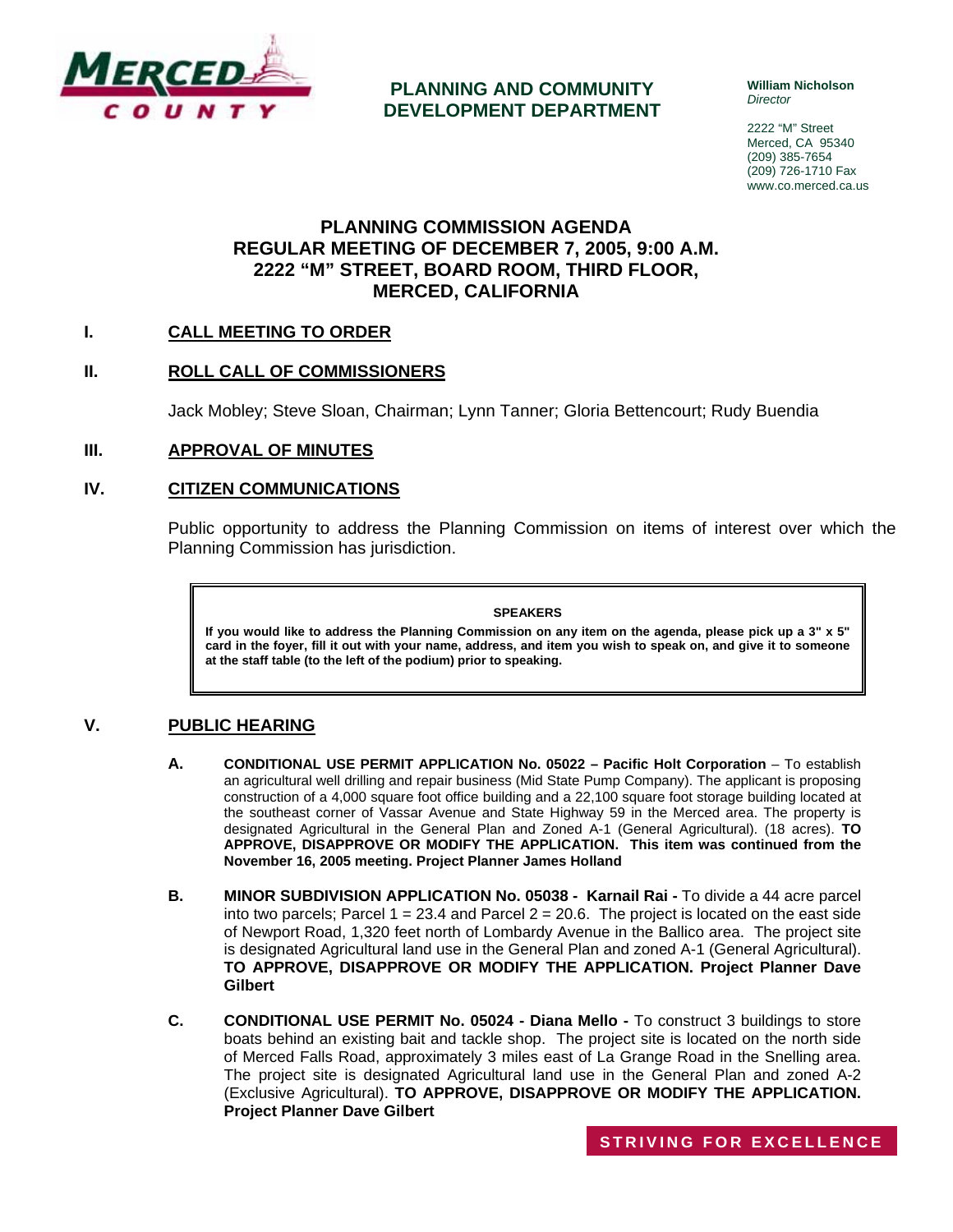- **D. MINOR SUBDIVISION APPLICATION No. 05029 Anthony Medeiros Jr.** -To divide a 195.5 acre parcel into four 38.3 acre parcels with a 42.3 acre remainder parcel. The project site is located a  $\frac{1}{2}$  mile north of Avenue 26, and 1  $\frac{1}{4}$  mile east of Bliss Road, in the Chowchilla area. The property is designated Agricultural in the General Plan and Zoned A-1 (General Agricultural). **TO APPROVE, DISAPPROVE OR MODIFY THE APPLICATION. Project Planner Gene Barrera**
- **E. MINOR SUBDIVISION APPLICATION No. 05059- V.O.J.E. Inc**.-To divide 296 acres into 8 parcels; Parcel 1 = 51 acres, Parcels 2 through 8 equaling 35 acres each. The project site is located at the northeast corner of Arboleda Dive and Childs Avenue in the Planada area. The project site is designated Agricultural land use in the General Plan and is zoned A-1 (General Agricultural). **TO APPROVE, DISAPPROVE OR MODIFY THE APPLICATION. Project Planner Gene Barrera**
- **F. MINOR SUBDIVISION APPLICATION No. 05057 Jean Okuye To divide two parcels of** 40 acres into four parcels of 20 acres each. The property is located on southwest corner of Olive Avenue and Cressey Way in the Livingston area on land designated Agricultural in the General Plan and zoned A-1 (General Agricultural). **TO APPROVE, DISAPPROVE OR MODIFY THE APPLICATION. Project Planner Jeff Wilson**
- **G. CERTIFICATION OF THE FINAL ENVIRONMENTAL IMPACT REPORT FOR THE CAMPUS PARKWAY PROJECT - Merced County -** The Campus Parkway project is a proposed four-lane limited-access expressway located on the east side of the City of Merced which will connect northern Merced with State Highway 99 at the planned Mission Interchange. The project starts at the Mission Interchange and extends 4.5 miles north to Yosemite Avenue. The Final Environmental Impact Report (EIR) is the final environmental document for the Campus Parkway project required for compliance with the California Environmental Quality Act. **TO RECOMMEND THE BOARD OF SUPERVISORS CERTIFY THE FINAL ENVIRONMENTAL IMPACT REPORT.**
- **VI. CORRESPONDENCE**
- **VII. GENERAL BUSINESS**
- **VIII. DIRECTOR'S REPORT**
- **IX. ADJOURNMENT**

### **APPEALS**

Any person may appeal any action of the Planning Director or Planning Commission within five (5) calendar days after the day the action is made. [Within ten (10) calendar days of action on subdivisions]. The deadline for appeals of Planning Commission actions, excluding subdivisions, is 5:00 p.m. on the Monday following the Planning Commission meeting. Please note that appeals may not be submitted on days that the County is officially closed.

Appeals of Planning Director's actions may be filed with the Planning Department and appeals of Planning Commission actions may be filed with the Clerk of the Board of Supervisors. Appeals must state appellant's name, action appealed and reasons for appeal. A filing fee set by Resolution of the Board of Supervisors must be submitted with the written appeal.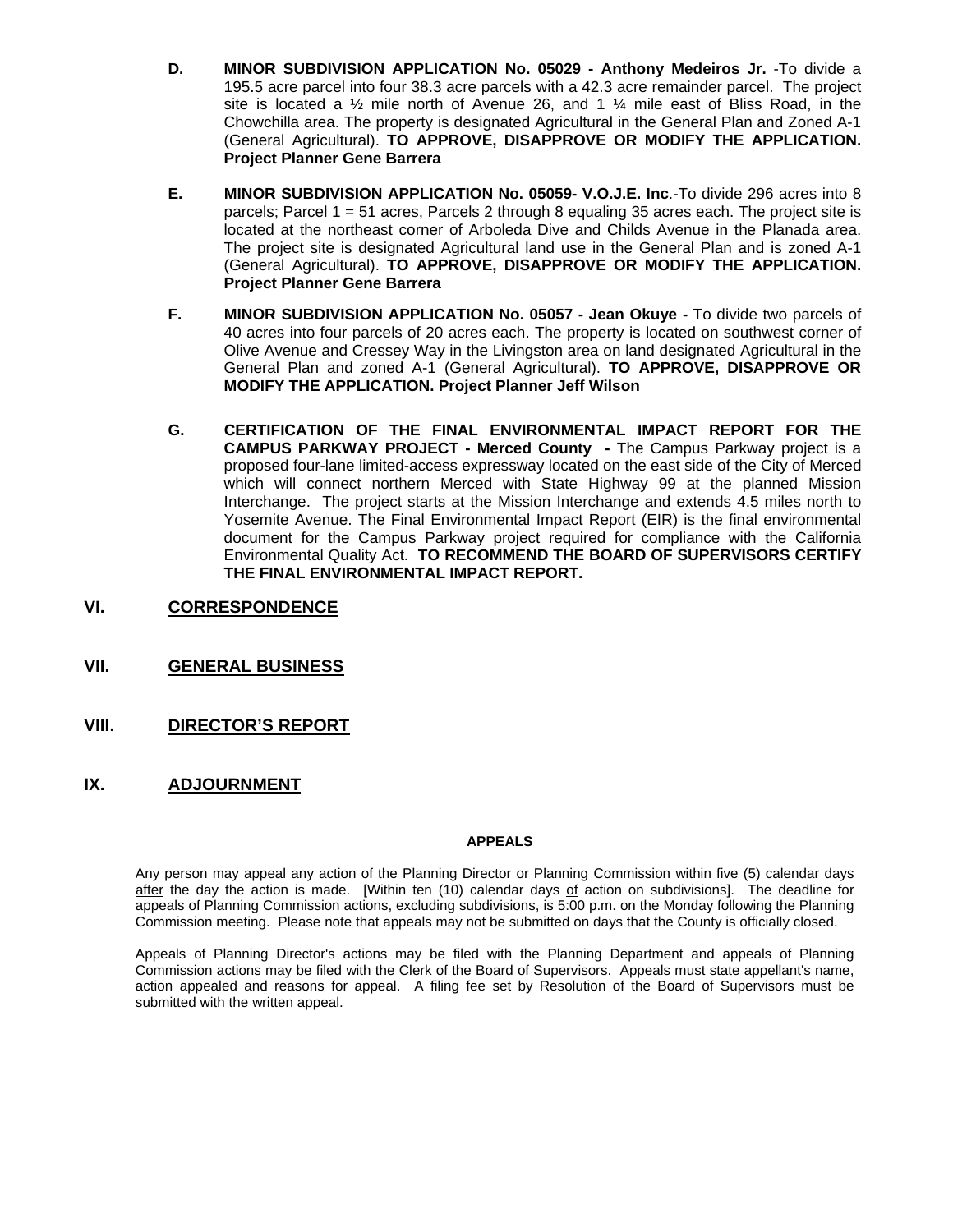# **MERCED COUNTY PLANNING COMMISSION MINUTES FOR MEETING OF DECEMBER 7, 2005**

A recording on tape and original minutes (for reference purposes only) of the Merced County Planning Commission meeting of December 7, 2005, are available in the Merced County Planning and Community Development Department, 2222 "M" Street, Second Floor, Merced, California.

# **I. CALL MEETING TO ORDER**

The regularly scheduled meeting of the Merced County Planning Commission was called to order at 9:08 a.m., on December 7, 2005, in the Board Chambers located at 2222 "M" Street, Third Floor, Merced, California.

# **II. ROLL CALL OF COMMISSIONERS**

| <b>Commissioners Present:</b> | <b>Commissioner Jack Mobley</b><br>Commissioner Steve Sloan-Chairman<br><b>Commissioner Lynn Tanner</b><br><b>Commissioner Gloria Bettencourt</b><br><b>Commissioner Rudy Buendia</b>                                   |
|-------------------------------|-------------------------------------------------------------------------------------------------------------------------------------------------------------------------------------------------------------------------|
| <b>Staff Present:</b>         | William Nicholson, Planning and Community Development<br>Director<br>Kim Lewallen, Recording Secretary<br>James Holland, Planner III<br>Dave Gilbert, Planner III<br>Jeff Wilson, Planner II<br>Gene Barrera, Planner I |
| Legal Staff:                  | Ruben Castillo, County Counsel                                                                                                                                                                                          |

Commissioners Absent: None

# **III. APPROVAL OF MINUTES**

**M/S MOBLEY - BUENDIA, AND CARRIED BY A VOTE OF 5 - 0, THE PLANNING COMMISSION APPROVED THE MINUTES OF NOVEMBER 16, 2005 WITH A MODIFICATION BEING MADE TO THE LANGUAGE ON PAGE 13 REGARDING THE WATER DISTRICT.**

# **IV. CITIZEN COMMUNICATIONS**

None

# **V. PUBLIC HEARINGS**

**A. CONDITIONAL USE PERMIT APPLICATION No. 05022 – Pacific Holt Corporation** – To establish an agricultural well drilling and repair business (Mid State Pump Company). The applicant is proposing construction of a 4,000 square foot office building and a 22,100 square foot storage building located at the southeast corner of Vassar Avenue and State Highway 59 in the Merced area. The property is designated Agricultural in the General Plan and Zoned A-1 (General Agricultural). (18 acres). **TO APPROVE, DISAPPROVE OR MODIFY THE APPLICATION. This item was continued from the November 16, 2005 meeting. Project Planner James Holland** 

Planner James Holland presented the Staff Report and Recommendation dated December 7, 2005.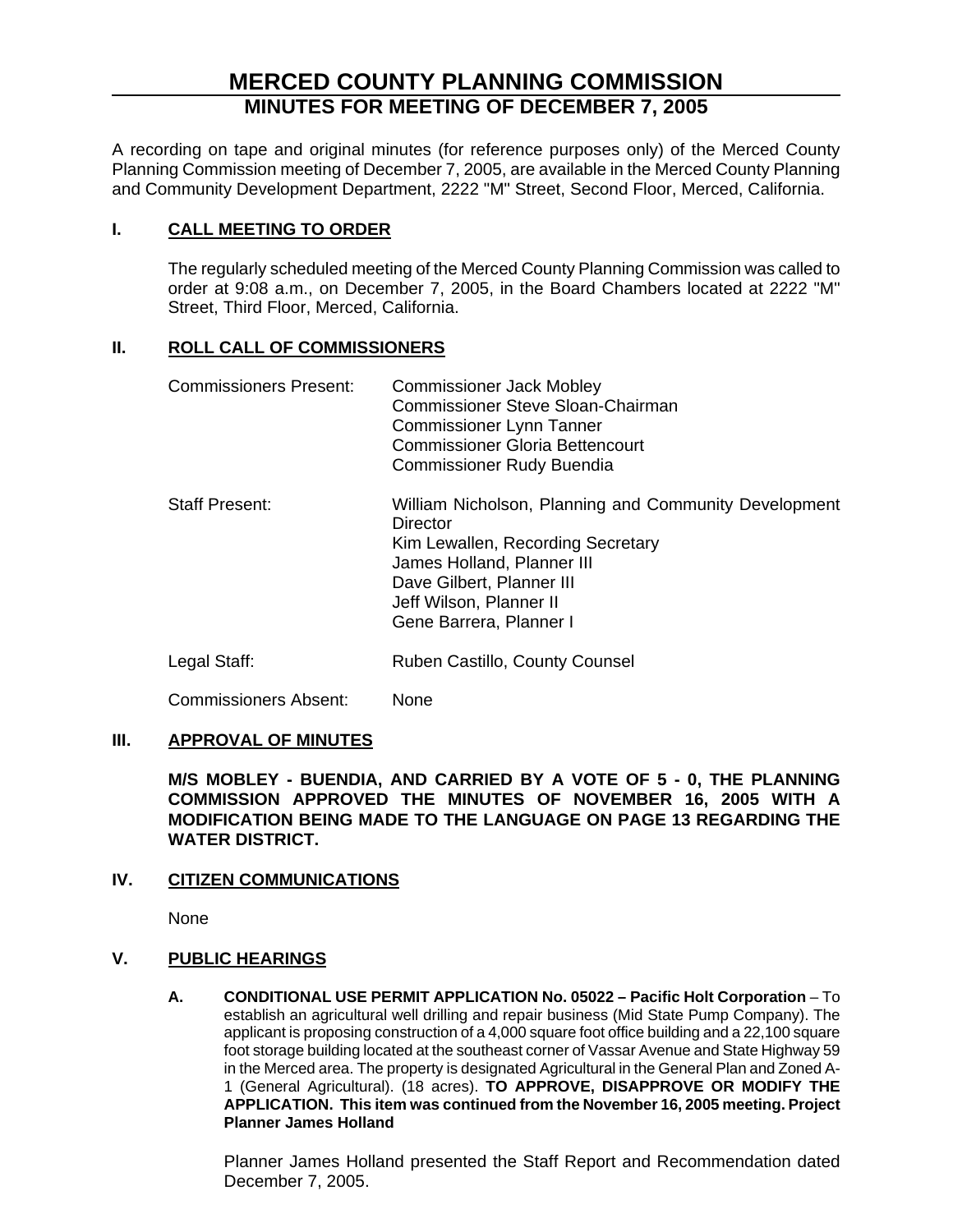### **MERCED COUNTY PLANNING COMMISSION Minutes – December 7, 2005 Page 2**

The public hearing opened at 9:28 a.m.

Steve Rough, Public Works/Road Division, stated that are asking the applicant to widen their frontage on the road to meet County standards and to provide a paved driveway approach. There is an additional requirement for a street light which is a safety issue.

Chairman Sloan asked how far the applicant is going to be required to improve Vassar Road. Mr. Rough replied that they will be required to improve the entire frontage, which is typical. It's about 10-12 feet wide now and the ultimate width needs to be 16 feet.

Commissioner Mobley asked what if there would be an impact on the traffic. Mr. Rough replied that the traffic would only be generated from the project. Planner James Holland responded that an analysis was done on the parking requirements. There will be 21 parking spaces for this project. There could be 50 plus trips a day.

Chairman Sloan asked how much it would cost to widen the road for the applicant. Mr. Rough couldn't give a rough estimate since he hasn't done any calculations or done any measuring of the property. Chairman Sloan indicated that he is not comfortable with widening Vassar Road along the frontage of his property and the applicant having to pay for widening the County roads. He feels that a condition could be made that the applicant shares in paying for the cost, but not paying for the total amount himself. Mr. Rough stated that this is what the County recommends, there is the possibility of having a deferment of construction agreement could be entered to into that would defer the improvements to a later day and that does not eliminate their obligation. Chairman Sloan indicated that he is more comfortable with deferring that to a later day when more property owners are included in the cost of improving the roadway. County Counsel Ruben Castillo confirmed that there is a vehicle for deferring the cost of required improvements. Mr. Rough responded that there is a vehicle that can be used to defer those improvements and that is the deferment of construction agreement. A copy of the applicants deed will be required.

Commissioner Lynn Tanner could see improvements made along Vassar Road to the driveway if there is an increase in the traffic. Chairman Sloan stated that he doesn't have a problem with improvements at the entrance, but Vassar Road isn't in the best shape.

Chairman Sloan indicated that the pump company normally doesn't generate a lot of traffic. Commissioner Mobley feels that the applicant shouldn't have to pay for the improvements himself. Commissioner Mobley asked how many times a day are the trucks dispatched from the pump company.

Mark Herman, applicant, stated that he is not sure how many times a day. Commissioner Bettencourt asked if there was a problem with the applicant paying for a portion of the road improvement. Mr. Herman had no problem with that.

William Nicholson, Planning Director, suggested on Condition #7 as worded, can be modified so that it applies to the proposal.

The public hearing closed at 9:50 a.m.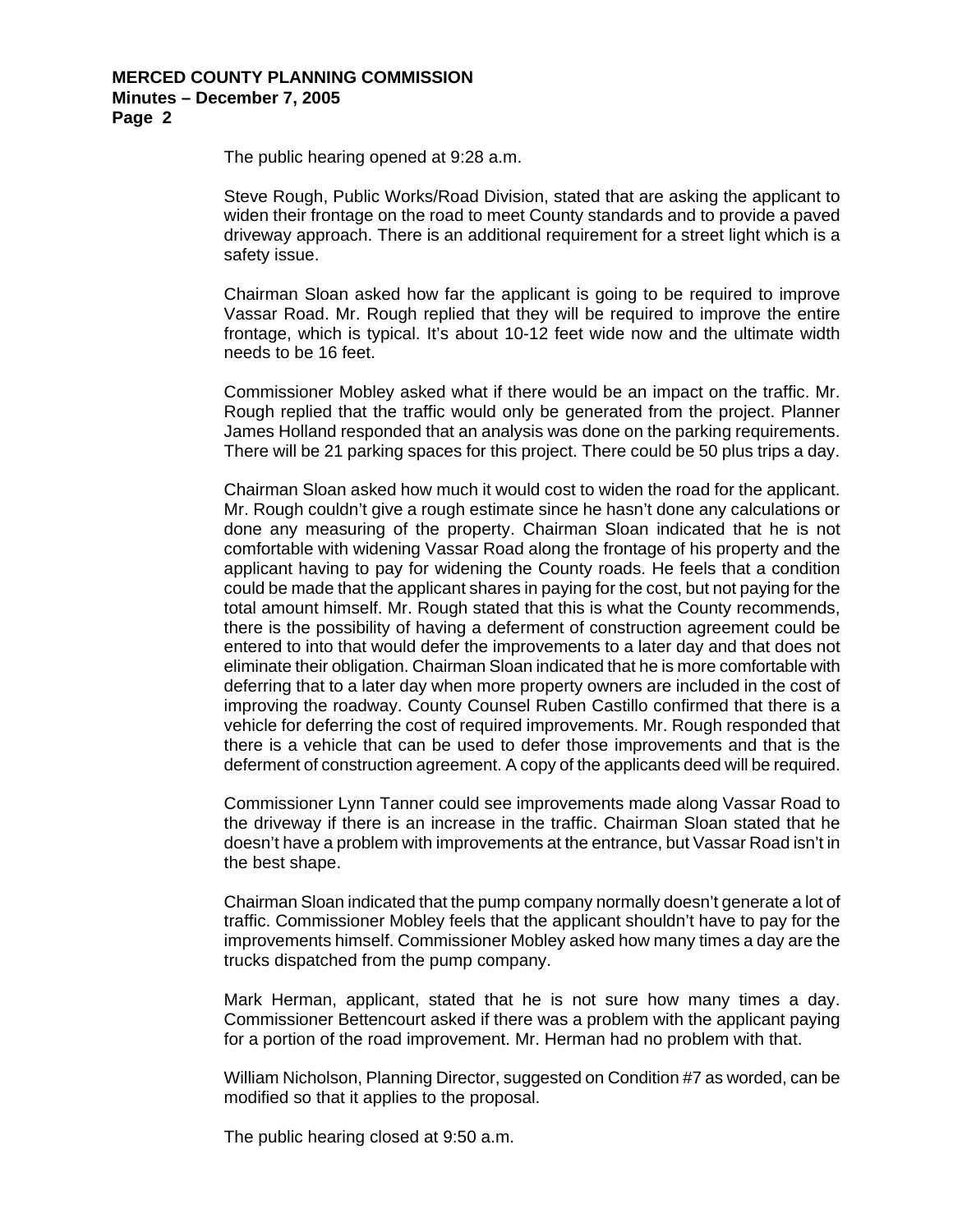### **MERCED COUNTY PLANNING COMMISSION Minutes – December 7, 2005**

**Page 3** 

**MOTION: M/S TANNER – MOBLEY, AND CARRIED BY A VOTE OF 5 - 0, THE PLANNING COMMISSION EXEMPTS CONDITIONAL USE PERMIT APPLICATION No. 05022, FROM CEQA.** 

**MOTION: M/S TANNER - MOBLEY, AND CARRIED BY A VOTE OF 5 – 0, THE PLANNING COMMISSION CONCURS WITH THE STAFF REPORT AND RECOMMENDATION DATED DECEMBER 7, 2005, AND MAKES THE 9 FINDINGS SET FORTH IN THE STAFF REPORT AND, BASED ON THOSE 9 FINDINGS, APPROVES CONDITIONAL USE PERMIT APPLICATION No. 05022 SUBJECT TO THE 17 CONDITIONS SET FORTH IN THE STAFF REPORT AS FOLLOWS:** 

- 1. Conditional Use Permit No. 05022 is granted for this project, which shall be located, developed and operated in a manner as described on the approved plot plan and submitted application, consistent with the specific conditions provided in this approval. Minor modifications may be approved by the Planning Director.
- 2. The project shall comply with the Standard Conditions in Planning Commission Resolution No. 97-1 (attached).
- 3. The applicant shall comply with applicable regulations administered by the County. These regulations include, but are not limited to standards administered by the County Fire, Environmental Health and Public Works Departments.
- 4. The on-site sewage disposal (septic) system shall be constructed according to Merced County health Department specifications and shall feature a minimum separation of 5 feet from trench bottom to groundwater.
- 5. In the event the permitted use accommodates 25 or more persons for any 60 days of the year, the property owner shall obtain a permit to operate a small public water system from the Merced County Department of Environmental Health.
- 6. The property owner shall dedicate to the County of Merced an additional 10 feet of right-of-way along the entire frontage of Vassar Avenue and shall dedicate an additional 20 feet of road right-of-way to the State of California Department of Transportation (CalTrans) along the entire frontage of State Highway 59. The legal description(s) and exhibit(s) needed for the grant deeds shall be prepared by a licensed land surveyor or by a civil engineer authorized to perform land surveying. Fully executed grant deed(s) with accompanying legal description(s) and exhibit drawing(s) shall be submitted for review and approval prior to the issuance of the Certificate of Occupancy/Final by the Department of Public Works/Building & Safety Division (Building Permit Office) for any new buildings. Closure calculations shall be submitted for metes and bounds type legal descriptions
- 7. The property owner shall obtain an Encroachment Permit from the Department of Public Works/Road Division, pay the required permit fees, and improve Vassar Avenue fronting along their property. Said improvements shall include widening Vassar, overlaying existing pavement, constructing a paved driveway approach, installing a standard streetlight near the entrance to the property and relocating any utilities in conflict with the proposed improvements. All work shall be per the Merced County Public Works Improvement Standards and Specifications. All improvements to Vassar Avenue west of the approved driveway shall be made prior to a certificate of occupancy being issued. All other improvements required by this condition shall be subject to the applicant entering into a deferment of construction agreement with Merced County Public Works Department.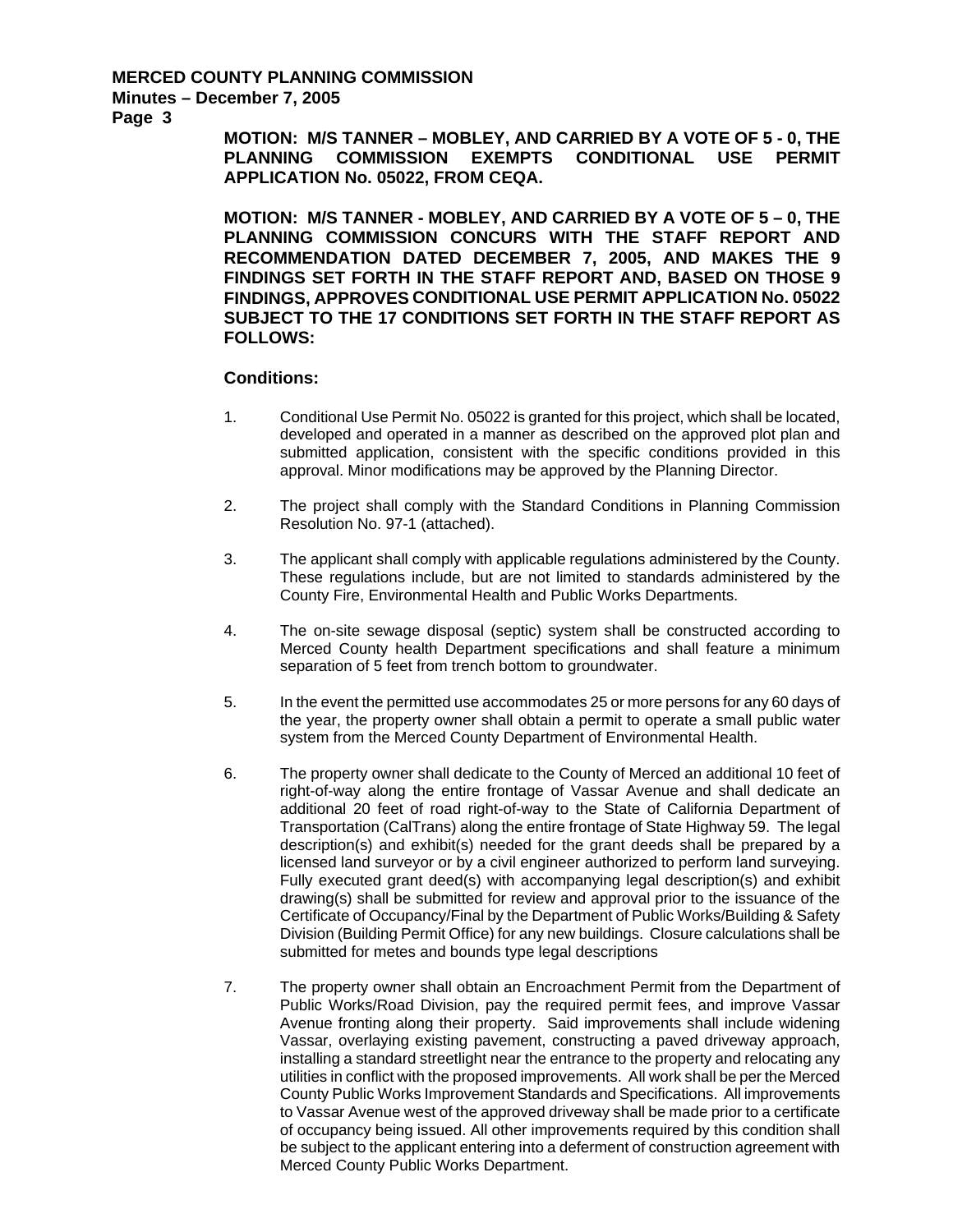# **MERCED COUNTY PLANNING COMMISSION Minutes – December 7, 2005**

**Page 4** 

- 8. The property owner shall provide a drainage plan, prepared by a licensed Civil Engineer per Merced County Drainage Manual and submit to Merced County DPW/Road Division for review and approval prior to the issuance of any building permits. The applicant shall pay a review fee of \$500.00 to the DPW/Road Division for such review. The design shall direct storm runoff away from any public maintained roadway.
- 9. The applicant shall size, paint and sign a minimum of one parking space as a handicapped parking space (consistent with subsection 18.40.03 of the Merced County Zoning Code).
- 10. The applicant shall submit a plan detailing the proposed surfacing of on-site parking and maneuvering areas and driveways for review and approval by the Public Works Road Division concurrently with its Encroachment Permit application required by Approval Condition No. 7.
- 11. If an off-site outlet for stormwater discharges is required under Approval Condition No. 8, the applicant will enter into an 'Agreement of Inclusion' with the Merced Irrigation District Drainage Improvement District No. 1, and pay all applicable fees, to allow discharge of stormwater flows into their Paden Drain facility.
- 12. The applicant shall not discharge any agricultural drainage water from the property into Merced Irrigation District Facilities.
- 13. The applicant shall submit to the Regional Water Quality Control Board (Fresno Office) a Notice of Intent (NOI) to comply with requirements of National Pollutant Discharge Elimination System (NPDES) General Permit No. CAS000002, a site map, appropriate fees and a Storm Water Pollution Prevention Plan (SWPP) that complies with permit requirements.
- 14. The applicant shall submit a Report of Waste Discharge to the Regional Water Quality Control Board (Fresno Office). This submittal will allow the Board to determine whether they need to prescribe specific waste discharge requirements (WDRs) for the project, or issue a waiver.
- 15. Prior to project construction, the applicant shall submit to the Regional Water Quality Control Board (Fresno Office), an NOI and filing fee to comply with NPDES permit requirements addressing Dewatering and Other Low Threat Discharges to Surface Waters if it appears likely that implementation of the project is likely to contact groundwater and result in construction dewatering.
- 16. Prior to the commencement of construction, the applicant shall submit a Dust Control Plan to the San Joaquin Valley Air Pollution Control District. Information on this requirement, together with information on any other rules or regulations that may apply to this proposal, can be obtained from the District's Small Business Assistance Office at (209) 557-6446.
- 17. For the purpose of condition monitoring, an inspection fee in the amount of **\$245.00**  shall be required. This fee shall be paid within 14 days of the approval date. Should additional inspections be required, inspection time shall be billed to the applicant at the established hourly rate at the time of the inspection.
- **B. MINOR SUBDIVISION APPLICATION No. 05038 Karnail Rai To divide a 44 acre parcel** into two parcels; Parcel  $1 = 23.4$  and Parcel  $2 = 20.6$ . The project is located on the east side of Newport Road, 1,320 feet north of Lombardy Avenue in the Ballico area. The project site is designated Agricultural land use in the General Plan and zoned A-1 (General Agricultural).  **TO APPROVE, DISAPPROVE OR MODIFY THE APPLICATION. Project Planner Dave Gilbert**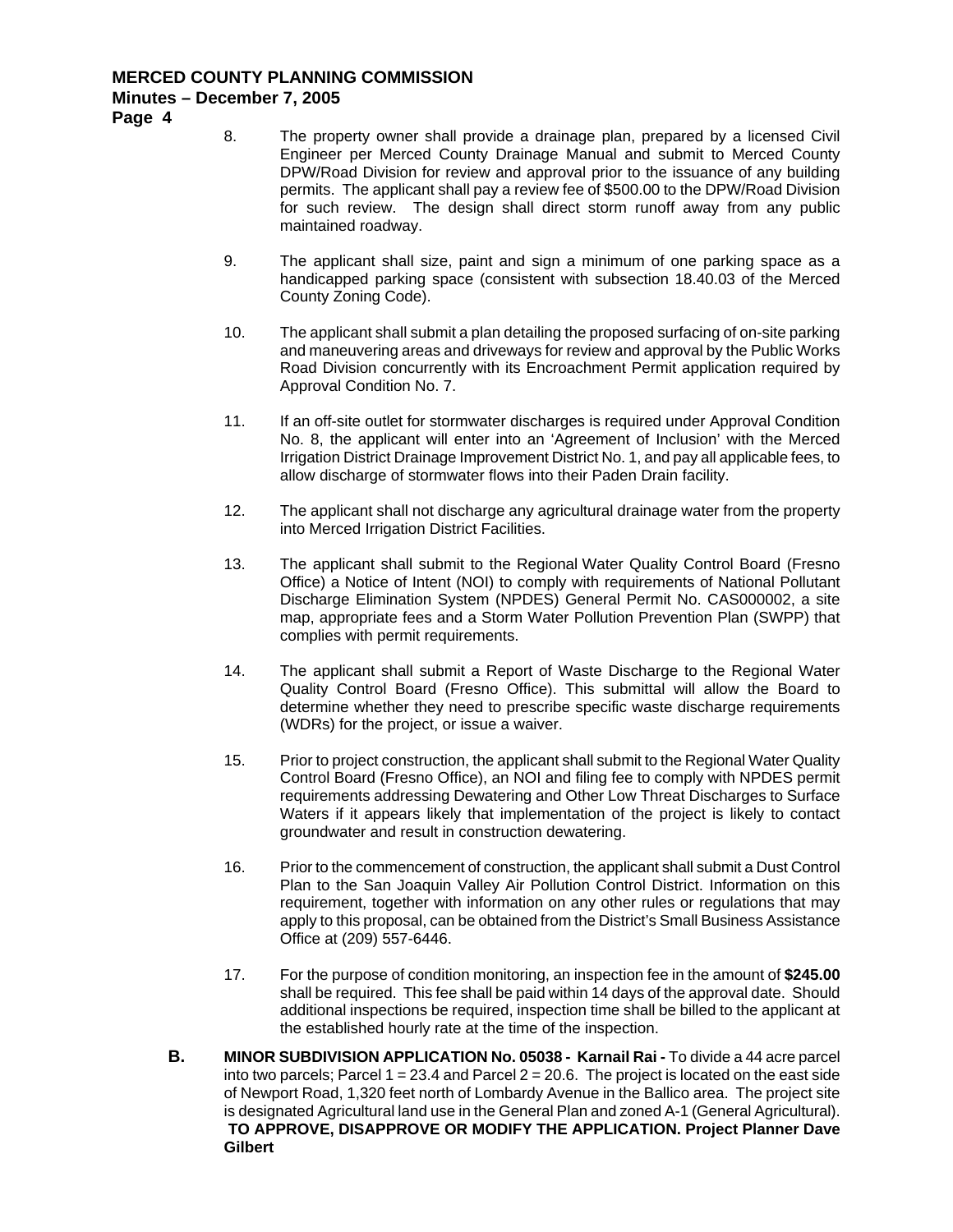# **MERCED COUNTY PLANNING COMMISSION**

# **Minutes – December 7, 2005**

**Page 5** 

Planner David Gilbert presented the Staff Report and Recommendation dated December 7, 2005. A letter was handed out to each commissioner from a neighbor in opposition to the approval of this application.

The public hearing opened at 9:55 a.m.

Mike Smith, CCPS, stated that the properties in the area have a lot of old subdivisions for a total of 23. He asked for approval of this application. He handed out an Assessors map to the Commissioners to show the old subdivisions in the area.

The public hearing closed at 9:58 a.m.

**MOTION: M/S TANNER - MOBLEY, AND CARRIED BY A VOTE OF 5 - 0, THE PLANNING COMMISSION EXEMPTS MINOR SUBDIVISION APPLICATION No. 05038, FROM CEQA.** 

**MOTION: M/S TANNER - MOBLEY, AND CARRIED BY A VOTE OF 5 - 0, THE PLANNING COMMISSION CONCURS WITH THE STAFF REPORT AND RECOMMENDATION DATED DECEMBER 7, 2005, AND MAKES THE 15 FINDINGS SET FORTH IN THE STAFF REPORT AND, BASED ON THOSE 15 FINDINGS, APPROVES MINOR SUBDIVISION APPLICATION No. 05038 SUBJECT TO THE 5 CONDITIONS SET FORTH IN THE STAFF REPORT AS FOLLOWS:** 

- 1. A parcel map, including all parcels involved, shall be recorded within two (2) years of the Planning Commission approval date as required by the Subdivision Map Act and Merced County Subdivision Code.
- 2. A Right-to-Farm Certificate shall be placed on the parcel map notifying the potential buyers of the resulting parcels that the subject property is in the vicinity of active farming operations and residents may be subject to inconveniences or discomforts resulting from the pursuit of agricultural operation.
- 3. The property owners shall obtain an Additional Dwelling Unit Permit for seven residences occupied by agricultural employees and one residence occupied by family members. No additional residences and modifications to existing residences shall be allowed.
- 4. An all weather access road shall be provided to within 150 feet of all significant buildings on Parcel 2.
- 5. A revised plot plan will be required by the Environmental Health Department showing the location of and wells and sewage disposal systems. If there are more then 4 dwelling units connected to a single well, the facilities constitute a public water system. A public water well system shall require a permit from the Environmental Health Department.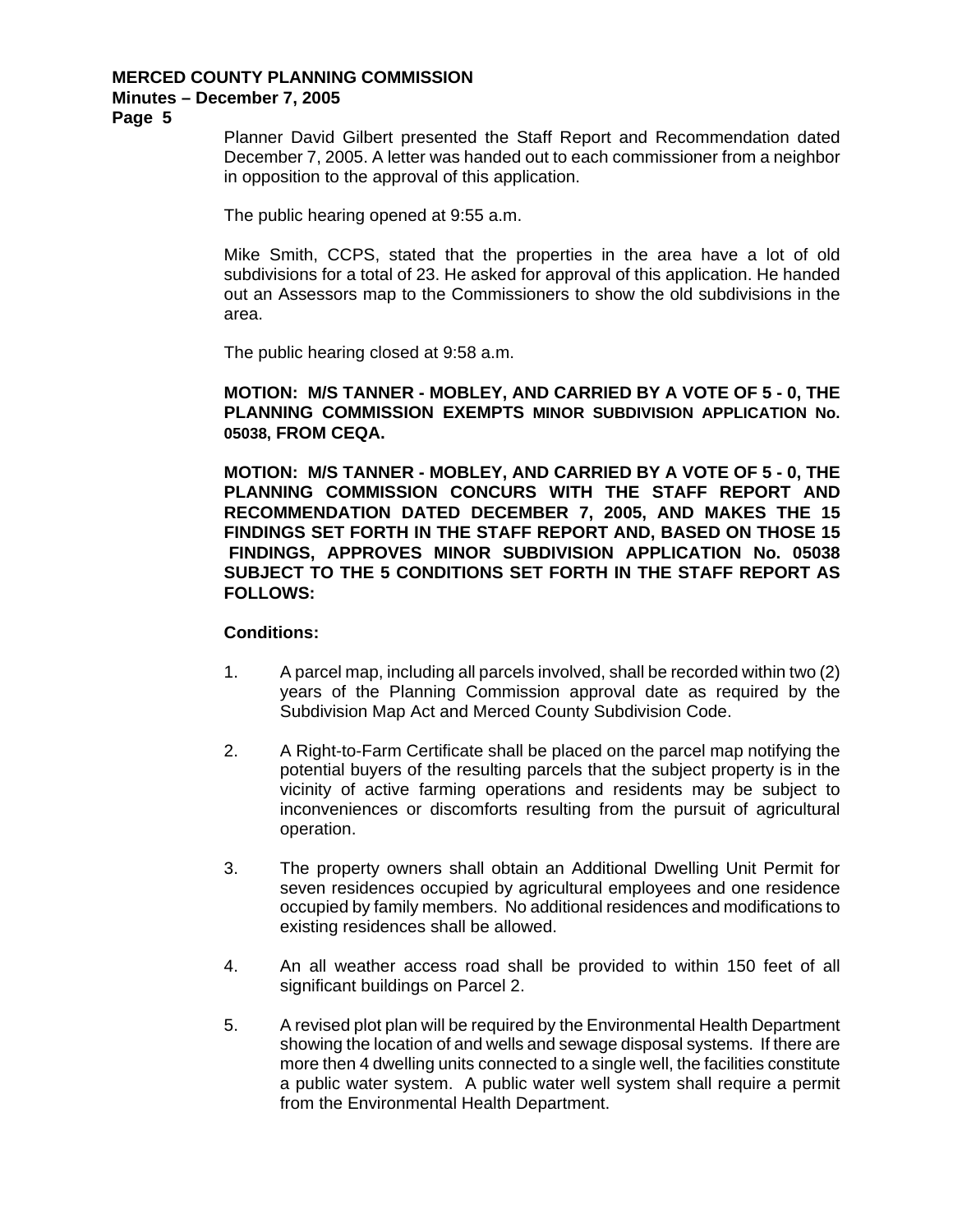**C. CONDITIONAL USE PERMIT No. 05024 - Diana Mello -** To construct 3 buildings to store boats behind an existing bait and tackle shop. The project site is located on the north side of Merced Falls Road, approximately 3 miles east of La Grange Road in the Snelling area. The project site is designated Agricultural land use in the General Plan and zoned A-2 (Exclusive Agricultural). **TO APPROVE, DISAPPROVE OR MODIFY THE APPLICATION. Project Planner Dave Gilbert**

Planner Dave Gilbert presented the Staff Report and Recommendation dated December 7, 2005.

The public hearing opened at 10:05 a.m.

No one spoke in favor or opposition to this application.

The public hearing closed at 10:05 a.m.

**MOTION: M/S TANNER - MOBLEY, AND CARRIED BY A VOTE OF 5 – 0, THE PLANNING COMMISSION EXEMPTS CONDITIONAL USE PERMIT No. 05024 FROM CEQA.** 

**MOTION: M/S TANNER - MOBLEY, AND CARRIED BY A VOTE OF 5 – 0, THE PLANNING COMMISSION CONCURS WITH THE STAFF REPORT AND RECOMMENDATION DATED DECMEBER 7, 2005, AND MAKES THE 10 FINDINGS SET FORTH IN THE STAFF REPORT AND, BASED ON THOSE 10 FINDINGS, APPROVES CONDITIONAL USE PERMIT No. 05024 SUBJECT TO THE 12 CONDITIONS SET FORTH IN THE STAFF REPORT AS FOLLOWS:** 

- 1. Conditional Use Permit Application No. 05024 is approved to construct two buildings totaling 21,600 square feet for boat storage. This use shall be located, developed and operated in a manner as described on the approved plot plan. Minor modifications may be approved by the Planning Director.
- 2. The Planning & Community Development staff shall review the building plans prior to issuance of a building permit. Handicap accessibility to the buildings from the parking areas shall be provided and shown on the approved building permit plans.
- 3. The property owner shall designate parking spaces around the bait shop building. One driveway approach shall be designated on the property to the bait shop and boat storage facility from Merced Falls Road.
- 4. The property owner shall provide a Knox Box lock access to the Fire Department and install a water storage tank for fire fighting purposes.
- 5. The property shall have one year to construct the boat storage facility. After one year if the boat storage facility is not constructed the conditional use permit shall become automatically null and void without further action. The Planning and Community Development Director may extend the Permit if a request is filed by the property owner prior to its expiration.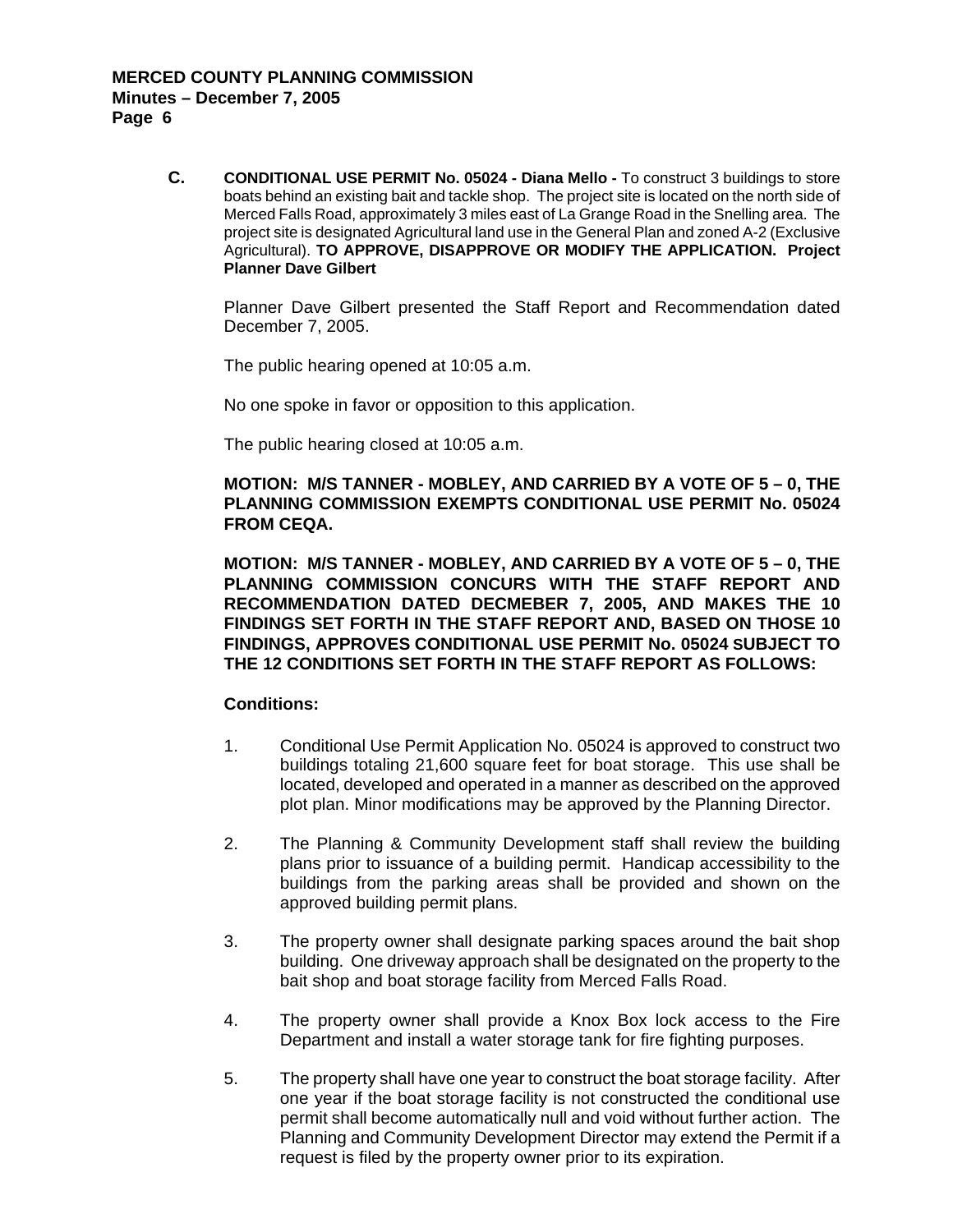- 6. The project shall be subject to any all development impact fees adopted by the County according to law. Said fees shall be collected at the Building Permit Stage.
- 7. Construction plans for building permits shall include the following note for noise control: The applicant shall ensure that construction hours shall be limited to the daytime hours between 7:00 a.m. and 6:00 p.m., and all construction equipment shall be properly muffled and maintained. Placement of this note on construction plans shall be conducted on a random basis by the County Planning Department.
- 8. The property owner shall install landscaping at least 10 feet in width along the wrought fence in front of the boat storage facility. Three copies of the landscape and irrigation plans prepared by a licensed landscape architect/contractor shall be submitted for review and approval by the Planning Director prior to the issuance of Building Permits. Landscaping and irrigation, in compliance with the approved plans, shall be installed prior to Final Inspection or issuance of a Certificate of Occupancy by the County Building Division.
- 9. All landscaping and parking areas shall be maintained throughout the life of this permit.
- 10. The site shall be maintained and in a neat and orderly manner at all times. All junky or inoperable vehicles shall be removed from the site.
- 11. Security lighting shall be provided around the boat storage buildings. The lighting shall be hooded and directed downward and into the project site. No glare or direct light shall emanate from the project area. This shall be monitored by the County Public Works Department and Planning Departments. All on-site lighting shall be energy efficient, stationary and directed away from adjoining properties and public rights-of-way.
- 12. For the purpose of condition monitoring, an inspection fee in the amount of **\$288** shall be required. This fee shall be paid within 14 days of the approval date. Should additional inspections be required, inspection time shall be billed to the applicant at the established hourly rate at the time of the inspection.
- **D. MINOR SUBDIVISION APPLICATION No. 05029 Anthony Medeiros Jr.** -To divide a 195.5 acre parcel into four 38.3 acre parcels with a 42.3 acre remainder parcel. The project site is located a  $\frac{1}{2}$  mile north of Avenue 26, and 1  $\frac{1}{4}$  mile east of Bliss Road, in the Chowchilla area. The property is designated Agricultural in the General Plan and Zoned A-1 (General Agricultural). **TO APPROVE, DISAPPROVE OR MODIFY THE APPLICATION. Project Planner Gene Barrera**

Planner Gene Barrera presented the Staff Report and Recommendation dated December 7, 2005.

The public hearing opened at 10:33 a.m.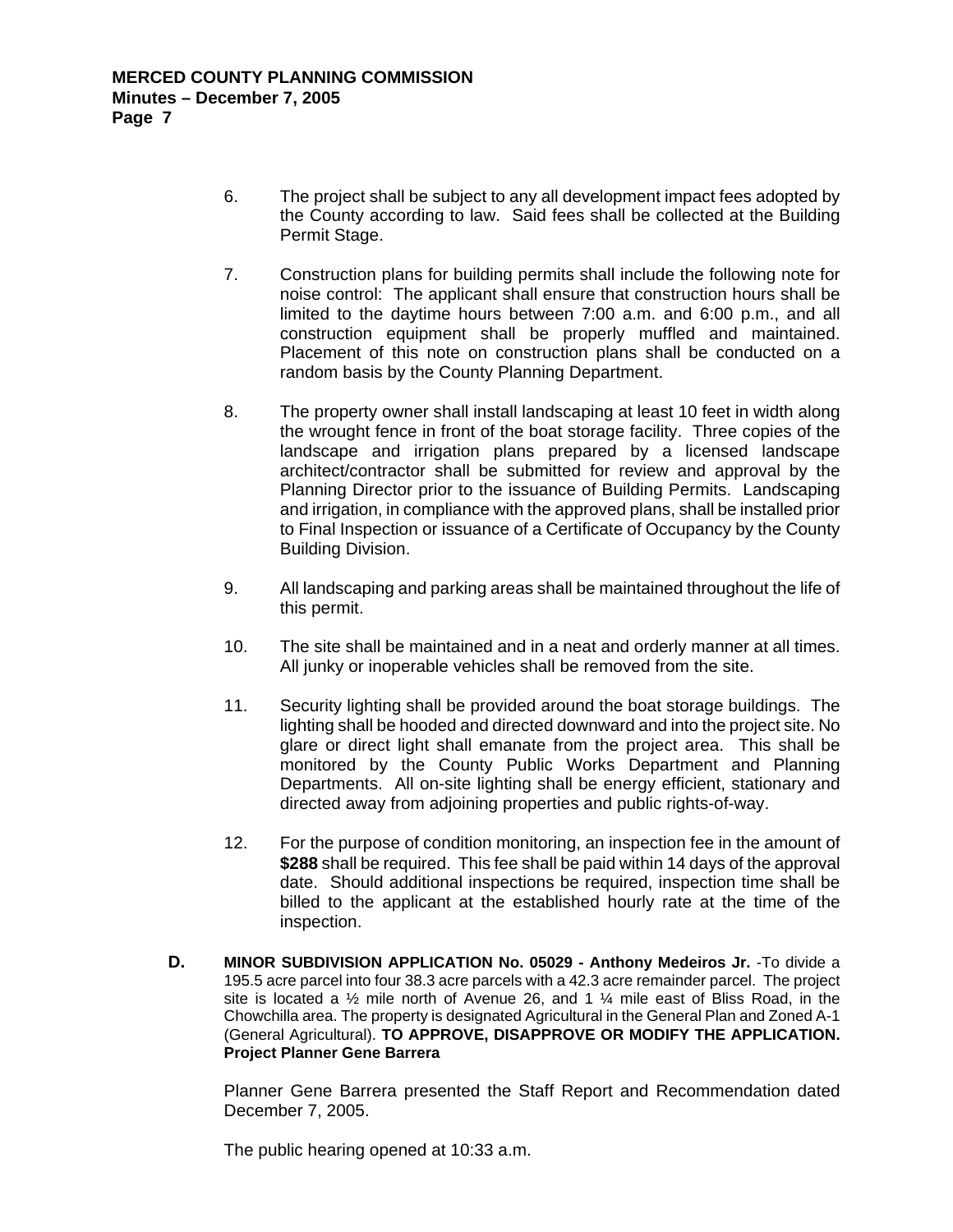# **MERCED COUNTY PLANNING COMMISSION**

# **Minutes – December 7, 2005**

**Page 8** 

Larry Bowers, BCA, stated that there are no problems with the conditions in the staff report and agrees to the modification for Condition #5 regarding irrigation easement requirements to the parcels.

The public hearing closed at 10:35 a.m.

Commissioner Bettencourt asked where the access is to Parcel #2. Mr. Bowers stated that Road 11 was abandoned so Road 11 remains the easement for access.

**MOTION: M/S TANNER - BETTENCOURT, AND CARRIED BY A VOTE OF 4 - 1, NAY BY CHAIRMAN SLOAN THE PLANNING COMMISSION DENIES MINOR SUBDIVISION APPLICATION No. 05029 DUE TO THE INABILITY TO MAKE FINDINGS 4 AND 15 IN THE STAFF REPORT.** 

**E. MINOR SUBDIVISION APPLICATION No. 05059- V.O.J.E. Inc**.-To divide 296 acres into 8 parcels; Parcel 1 = 51 acres, Parcels 2 through 8 equaling 35 acres each. The project site is located at the northeast corner of Arboleda Dive and Childs Avenue in the Planada area. The project site is designated Agricultural land use in the General Plan and is zoned A-1 (General Agricultural). **TO APPROVE, DISAPPROVE OR MODIFY THE APPLICATION. Project Planner Gene Barrera** 

Planner Gene Barrera presented the Staff Report and Recommendation dated December 7, 2005.

The public hearing opened at 10:45 a.m.

Duane Andrews, Golden Valley Engineering, stated that he has no issues and he asked for approval of this application.

Max Homestead, neighbor to the east, stated that he has no objections regarding this application.

The public hearing closed at 10:46 a.m.

**MOTION: M/S TANNER – MOBLEY, AND CARRIED BY A VOTE OF 5 - 0, THE PLANNING COMMISSION EXEMPTS MINOR SUBDIVISION APPLICATION No. 05059, FROM CEQA.** 

**MOTION: M/S TANNER - MOBLEY, AND CARRIED BY A VOTE OF 5 - 0, THE PLANNING COMMISSION CONCURS WITH THE STAFF REPORT AND RECOMMENDATION DATED DECEMBER 7, 2005, AND MAKES THE 15 FINDINGS SET FORTH IN THE STAFF REPORT AND, BASED ON THOSE 15 FINDINGS, APPROVES MINOR SUBDIVISION APPLICATION No. 05059 SUBJECT TO THE 7 CONDITIONS SET FORTH IN THE STAFF REPORT AS FOLLOWS:** 

- 1. A parcel map, including all parcels involved, shall be recorded within two (2) years of the Planning Commission approval date as required by the Subdivision Map Act and Merced County Subdivision Code.
- 2. A Right-to-Farm Certificate shall be placed on the parcel map notifying the potential buyers of the resulting parcels that the subject property is in the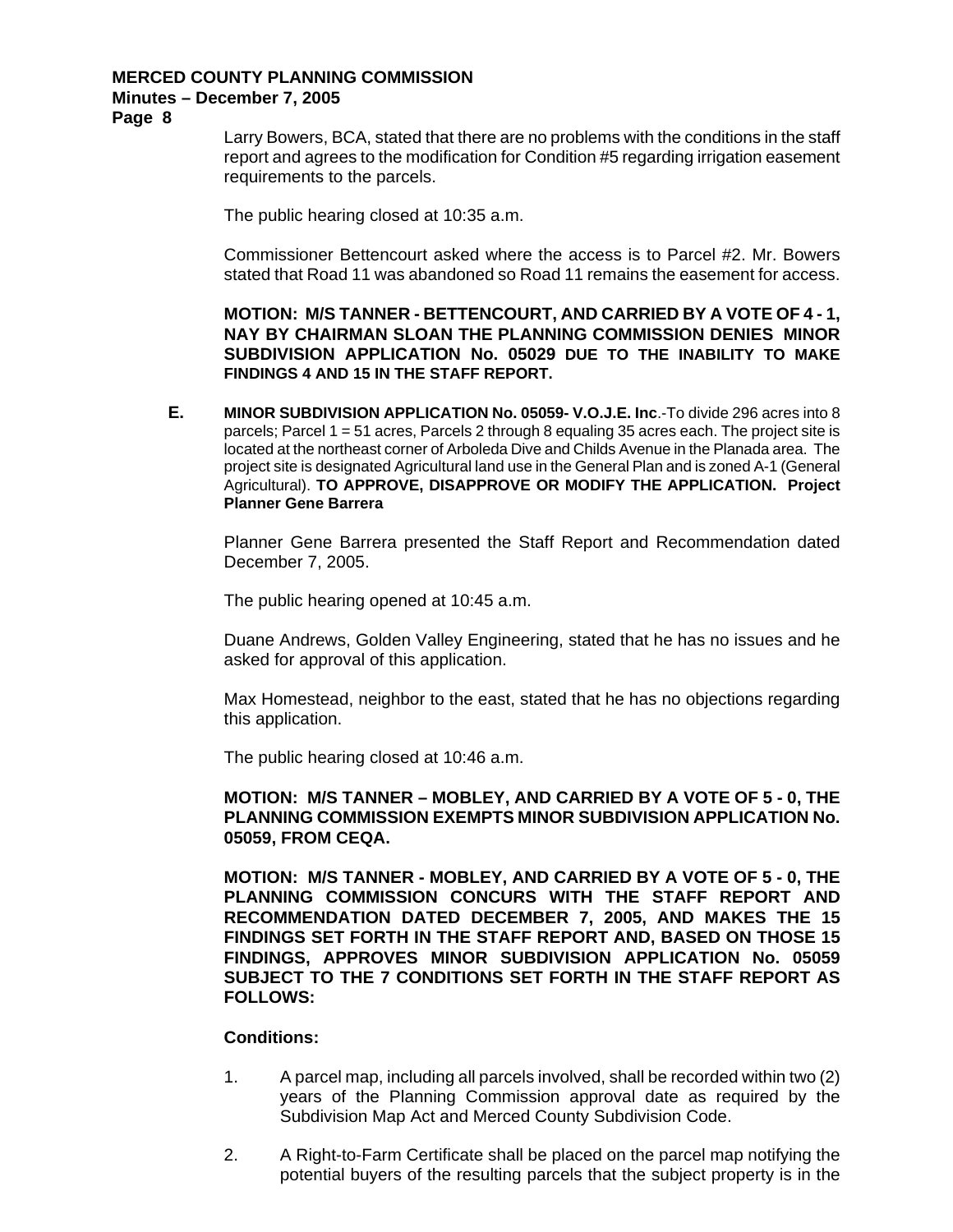## **MERCED COUNTY PLANNING COMMISSION Minutes – December 7, 2005**

**Page 9** 

vicinity of active farming operations and residents may be subject to inconveniences or discomforts resulting from the pursuit of agricultural operation.

- 3. The property owners shall dedicate to the County of Merced, annotated on the parcel map, an additional 10-foot width of right-of-way along the entire frontage of Childs Avenue with a 50-foot radius fillet (curve) at the northeast corner of Arboleda Drive and Childs Avenue.
- 4. Irrigation water delivery shall be ensured to all new parcels, and an irrigation easement shall be provided from the existing irrigation delivery gate currently serving the whole property if there is not an irrigation delivery located within each new parcel.
- 5. All inoperative, unregistered vehicles shall be properly stored in a storage compound or building, pursuant to County Ordinance No. 9.10.040.
- 6. The applicant shall comply with all County, State and Federal regulations.
- 7. The project shall comply with the standard conditions of approval as adopted in Planning Commission Resolution No. 97-1
- **F. MINOR SUBDIVISION APPLICATION No. 05057 Jean Okuye** To divide two parcels of 40 acres into four parcels of 20 acres each. The property is located on southwest corner of Olive Avenue and Cressey Way in the Livingston area on land designated Agricultural in the General Plan and zoned A-1 (General Agricultural). **TO APPROVE, DISAPPROVE OR MODIFY THE APPLICATION. Project Planner Jeff Wilson**

Planner Jeff Wilson presented the Staff Report and Recommendation dated December 7, 2005. He handed out a letter to each commissioner from the Public Works/Road Division requesting an addition of 3 conditions.

The public hearing opened at 10:50 a.m.

Larry Bowers, BCA, stated that he has no problems with the new Public Works/Roads conditions. He asked for approval of this application.

Jean Okuye, applicant, stated that the purpose is for family planning and she would like to subdivide to sell a parcel to her daughter and in the future to her son. She has no plans to sell the parcels off to anyone outside her family.

The public hearing closed at 10:53 a.m.

# **MOTION: M/S TANNER - MOBLEY, AND CARRIED BY A VOTE OF 5 - 0, THE PLANNING COMMISSION EXEMPTS MINOR SUBDIVISION APPLICATION No. 05057, FROM CEQA.**

**MOTION: M/S TANNER - MOBLEY, AND CARRIED BY A VOTE OF 5 - 0, THE PLANNING COMMISSION CONCURS WITH THE STAFF REPORT AND RECOMMENDATION DATED DECEMBER 7, 2005, AND MAKES THE 15 FINDINGS SET FORTH IN THE STAFF REPORT AND, BASED ON THOSE 15 FINDINGS, APPROVES MINOR SUBDIVISION APPLICATION No. 05057 SUBJECT TO THE 3 CONDITIONS WITH THE ADDITION OF CONDITION #4**